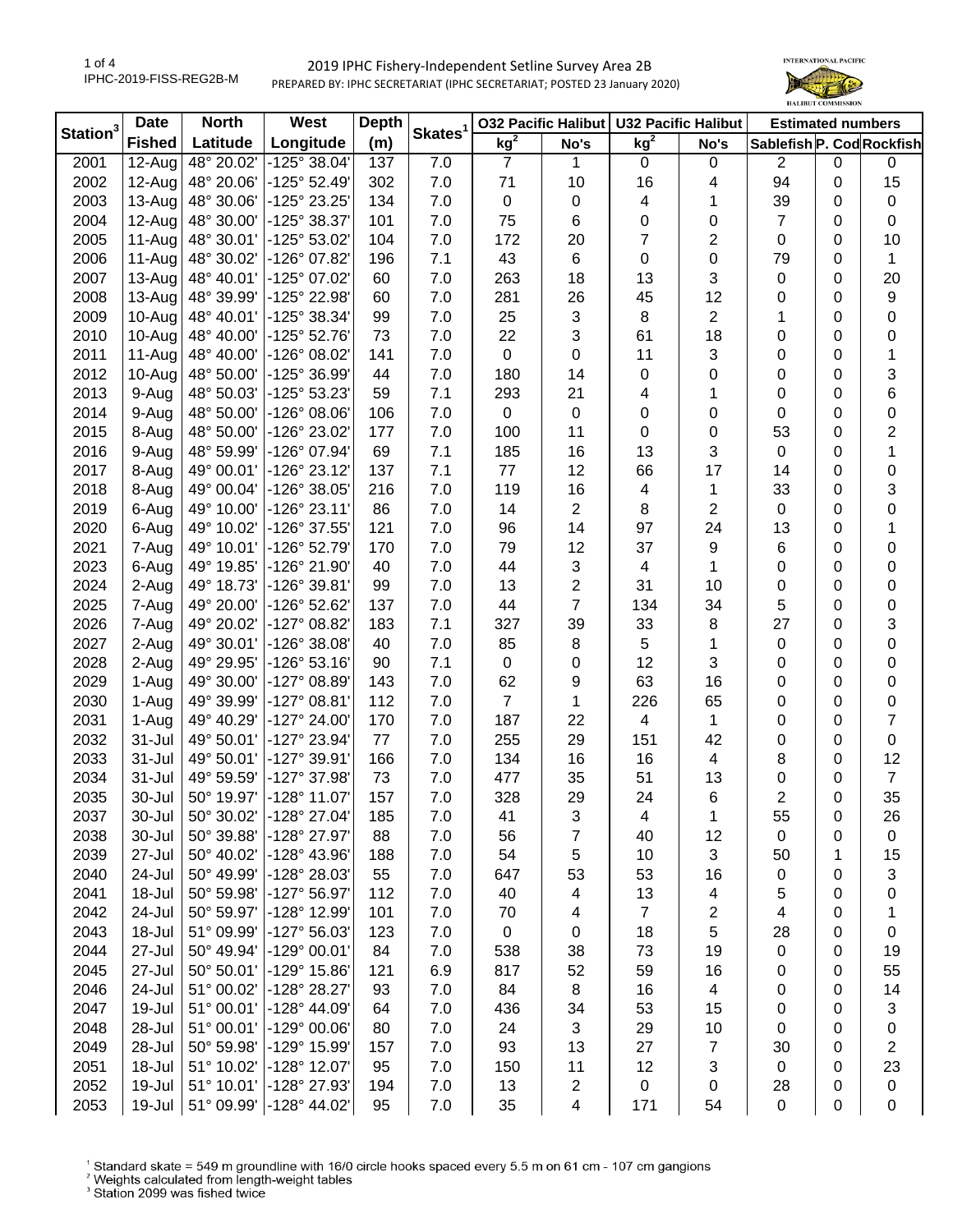## 2019 IPHC Fishery-Independent Setline Survey Area 2B PREPARED BY: IPHC SECRETARIAT (IPHC SECRETARIAT; POSTED 23 January 2020)



| Station <sup>3</sup> | <b>Date</b>   | <b>North</b><br>West |                         | <b>Depth</b> | Skates <sup>1</sup> |             |                | 032 Pacific Halibut   U32 Pacific Halibut |                         | <b>Estimated numbers</b>  |                |                         |
|----------------------|---------------|----------------------|-------------------------|--------------|---------------------|-------------|----------------|-------------------------------------------|-------------------------|---------------------------|----------------|-------------------------|
|                      | <b>Fished</b> | Latitude             | Longitude               | (m)          |                     | $kg^2$      | No's           | kg <sup>2</sup>                           | No's                    | Sablefish P. Cod Rockfish |                |                         |
| 2054                 | 20-Jul        | 51° 10.01'           | $-129°00.17'$           | 135          | 7.0                 | 47          | 6              | 48                                        | 13                      | 9                         | 1              | 0                       |
| 2055                 | 20-Jul        | 51° 09.98'           | -129° 15.50'            | 258          | 7.0                 | 248         | 28             | 11                                        | 3                       | 19                        | 0              | 9                       |
| 2056                 | 29-Jul        | 51° 09.95'           | -129° 31.81'            | 283          | 7.0                 | 103         | 10             | 3                                         | 1                       | 17                        | 0              | $\pmb{0}$               |
| 2057                 | $11 -$ Jul    | 51° 20.00'           | -127° 54.92'            | 134          | 7.1                 | 5           | 1              | 13                                        | 3                       | 13                        | 0              | 3                       |
| 2058                 | $11 -$ Jul    | 51° 19.96'           | -128° 10.97'            | 84           | 7.0                 | 6           | 1              | 17                                        | 5                       | $\pmb{0}$                 | 0              | $\overline{c}$          |
| 2059                 | $10 -$ Jul    | 51° 20.33'           | -128° 26.97'            | 152          | 7.0                 | 30          | 5              | 69                                        | 18                      | 5                         | 0              | $\mathbf 0$             |
| 2060                 | $10 -$ Jul    | 51° 21.51'           | -128° 39.98'            | 212          | 7.0                 | 33          | 4              | 5                                         | 1                       | 14                        | 0              | 5                       |
| 2061                 | 20-Jul        | 51° 19.94'           | -129° 03.15'            | 252          | 7.0                 | 5           | 1              | 4                                         | 1                       | 28                        | 0              | 9                       |
| 2062                 | 20-Jul        | 51° 19.80'           | -129° 14.99'            | 241          | 7.0                 | 44          | 7              | 8                                         | $\overline{\mathbf{c}}$ | 18                        | 0              | 2                       |
| 2063                 | 29-Jul        | 51° 19.99'           | -129° 31.45'            | 203          | 7.0                 | 210         | 27             | 15                                        | 4                       | 12                        | 0              | 3                       |
| 2064                 | 29-Jul        | 51° 20.00'           | -129° 46.81'            | 238          | 7.0                 | 139         | 12             | 9                                         | $\overline{\mathbf{c}}$ | 17                        | 0              | $\overline{c}$          |
| 2065                 | $11 -$ Jul    | 51° 30.05'           | -128° 12.98'            | 93           | 7.0                 | 180         | 14             | 22                                        | 6                       | $\pmb{0}$                 | 0              | 23                      |
| 2066                 | 10-Jul        | 51° 29.80'           | -128° 27.02'            | 190          | 7.0                 | 16          | 2              | 5                                         | 1                       | 20                        | 0              | $\boldsymbol{7}$        |
| 2067                 | 10-Jul        | 51° 30.05'           | -128° 43.26'            | 79           | 7.1                 | 6           | 1              | 20                                        | 6                       | 0                         | 0              | $\pmb{0}$               |
| 2068                 | 9-Jul         | 51° 30.01'           | -128° 59.44'            | 46           | 7.0                 | 146         | 15             | 33                                        | 9                       | 0                         | 0              | $\overline{\mathbf{4}}$ |
| 2069                 | 9-Jul         | 51° 30.05'           | -129° 14.56'            | 48           | 7.0                 | 412         | 34             | 63                                        | 17                      | 0                         | 0              | $\overline{7}$          |
| 2070                 | 21-Jul        | 51° 29.99'           | -129° 30.73'            | 101          | 7.0                 | 1,855       | 114            | 92                                        | 24                      | 1                         | 0              | 23                      |
| 2071                 | 23-Jul        | 51° 30.00'           | $-129°$ 47.13           | 168          | 7.0                 | 551         | 50             | 8                                         | $\overline{c}$          | 64                        | 0              | 111                     |
| 2072                 | 23-Jul        | 51° 30.04'           | -130° 03.02'            | 285          | 7.0                 | 448         | 34             | 0                                         | 0                       | 54                        | 0              | 15                      |
| 2073                 | 8-Jul         | 51° 40.02'           | -128° 25.88'            | 143          | 7.0                 | $\mathbf 0$ | 0              | 8                                         | 2                       | 17                        | 0              | 3                       |
| 2074                 | 9-Jul         | 51° 39.82'           | -128° 58.99'            | 51           | 7.0                 | 23          | 3              | 8                                         | $\overline{\mathbf{c}}$ | $\pmb{0}$                 | 0              | $\pmb{0}$               |
| 2075                 | 9-Jul         | 51° 39.88'           | -129° 14.96'            | 59           | 7.0                 | 32          | 5              | 29                                        | 8                       | 0                         | 0              | $\pmb{0}$               |
| 2076                 | $21 -$ Jul    | 51° 39.97'           | -129° 30.71'            | 97           | 7.0                 | 171         | 24             | 298                                       | 86                      | 0                         | 0              | $\overline{\mathbf{c}}$ |
| 2077                 | 23-Jul        | 51° 39.97'           | -129° 46.64'            | 245          | 7.0                 | 599         | 60             | 9                                         | $\overline{c}$          | 31                        | 0              | 17                      |
| 2078                 | 8-Jul         | 51° 49.19'           | -128° 25.81'            | 157          | 7.0                 | 0           | 0              | 5                                         | $\overline{\mathbf{c}}$ | 44                        | 0              | $\pmb{0}$               |
| 2079                 | 8-Jul         | 51° 50.00'           | -128° 41.91'            | 108          | 7.1                 | 34          | 5              | 51                                        | 16                      | 0                         | 0              | $\mathbf{1}$            |
| 2080                 | 7-Jul         | 51° 50.00'           | -128° 57.95'            | 80           | 7.0                 | 117         | 14             | 53                                        | 14                      | 0                         | 0              | 11                      |
| 2081                 | 7-Jul         | 51° 50.09'           | -129° 14.01'            | 121          | 7.0                 | 68          | 7              | 35                                        | 10                      | 0                         | 1              | $\pmb{0}$               |
| 2082                 | 21-Jul        | 51° 49.98'           | -129° 30.80'            | 252          | 7.0                 | 66          | 8              | $\pmb{0}$                                 | 0                       | 14                        | 0              | $\boldsymbol{9}$        |
| 2083                 | 6-Jul         | 51° 59.98'           | -128° 41.99'            | 163          | 7.0                 | 54          | 9              | 22                                        | 6                       | 8                         | 0              | $\mathbf 0$             |
| 2084                 | 7-Jul         | 52° 00.02'           | -128° 57.93'            | 135          | 7.0                 | 222         | 39             | 495                                       | 126                     | 0                         | 0              | $\pmb{0}$               |
| 2085                 | 7-Jul         | 51° 59.94'           | -129° 11.75'            | 176          | 7.0                 | 5           | 1              | $\pmb{0}$                                 | 0                       | 0                         | 0              | $\pmb{0}$               |
| 2086                 | 6-Jul         | 52° 10.02'           | $-128°$ 40.89           | 218          | 7.0                 | 86          | 7              | 5                                         | 2                       | 23                        | 0              | 5                       |
| 2087                 | 3-Jul         | 51° 40.20'           | -130° 02.90'            | 349          | 7.0                 | 49          | $\overline{2}$ | $\boldsymbol{0}$                          | 0                       | 84                        | 0              | 24                      |
| 2088                 | 13-Jul        | 51° 40.19'           | -130° 18.78             | 252          | 7.0                 | 205         | 20             | 0                                         | 0                       | 74                        | 0              | 34                      |
| 2089                 | 3-Jul         | 51° 50.45'           | -129° 47.29'            | 240          | 7.0                 | 164         | 21             | 43                                        | 11                      | 26                        | 0              | 7                       |
| 2090                 | 3-Jul         | 51° 50.02'           | -130° 02.78'            | 177          | 7.0                 | 867         | 82             | 48                                        | 12                      | 16                        | 0              | 60                      |
| 2091                 | $13 -$ Jul    | 51° 50.17'           | -130° 18.76'            | 212          | 7.0                 | 1,397       | 128            | 60                                        | 15                      | 101                       | 0              | 17                      |
| 2092                 | 13-Jul        | 51° 50.08'           | -130° 35.06'            | 293          | 7.0                 | 335         | 27             | 22                                        | 6                       | 95                        | 0              | 2                       |
| 2093                 | 14-Jul        | 51° 50.04'           | -130° 53.06'            | 154          | 7.0                 | 801         | 51             | 46                                        | 11                      | 0                         | 0              | 164                     |
| 2095                 | 12-Jul        | 52° 00.02'           | -129° 47.16'            | 113          | 7.0                 | 182         | 20             | 208                                       | 57                      | 0                         | 0              | 23                      |
| 2096                 | 12-Jul        | 52° 00.24'           | -130° 02.79'            | 139          | 7.0                 | 162         | 20             | 173                                       | 57                      | 0                         | 0              | 1                       |
| 2097                 | $2-Jul$       | 51° 59.86'           | -130° 18.85'            | 347          | 7.0                 | 194         | 11             | 8                                         | 2                       | 37                        | 0              | 0                       |
| 2098                 | 14-Jul        | 52° 00.24'           | -130° 35.01'            | 241          | 7.0                 | 722         | 69             | 18                                        | 5                       | 49                        | 0              | 4                       |
| 2099                 | 14-Jul        | 52° 00.03'           | -130° 52.81'            | 152          | 7.0                 | 1,100       | 94             | 185                                       | 50                      | $\overline{\mathbf{c}}$   | 0              | 23                      |
| 2099                 | 22-Jul        | 51° 59.98'           | -130° 51.99'            | 185          | 7.0                 | 455         | 46             | 163                                       | 43                      | 0                         | 0              | 20                      |
| 2100                 | 10-Jul        | 52° 10.32'           | -128° 56.81'            | 152          | 7.0                 | 427         | 45             | 59                                        | 14                      | 12                        | $\overline{2}$ | 20                      |
| 2101                 | 10-Jul        | 52° 09.97'           | -129° 13.92'            | 172          | 7.0                 | 22          | 4              | 19                                        | 5                       | 13                        | 0              | 1                       |
| 2103                 | 12-Jul        | 52° 09.98'           | -129° 46.71'            | 207          | 7.0                 | 125         | 16             | 20                                        | 5                       | 10                        | 0              | 6                       |
| 2104                 | $2-Jul$       |                      | 52° 10.09' -130° 02.42' | 163          | 7.0                 | 187         | 28             | 57                                        | 16                      | 0                         | 1              | 10                      |

<sup>1</sup> Standard skate = 549 m groundline with 16/0 circle hooks spaced every 5.5 m on 61 cm - 107 cm gangions <sup>2</sup> Weights calculated from length-weight tables<br><sup>2</sup> Weights calculated from length-weight tables<br><sup>3</sup> Station 2099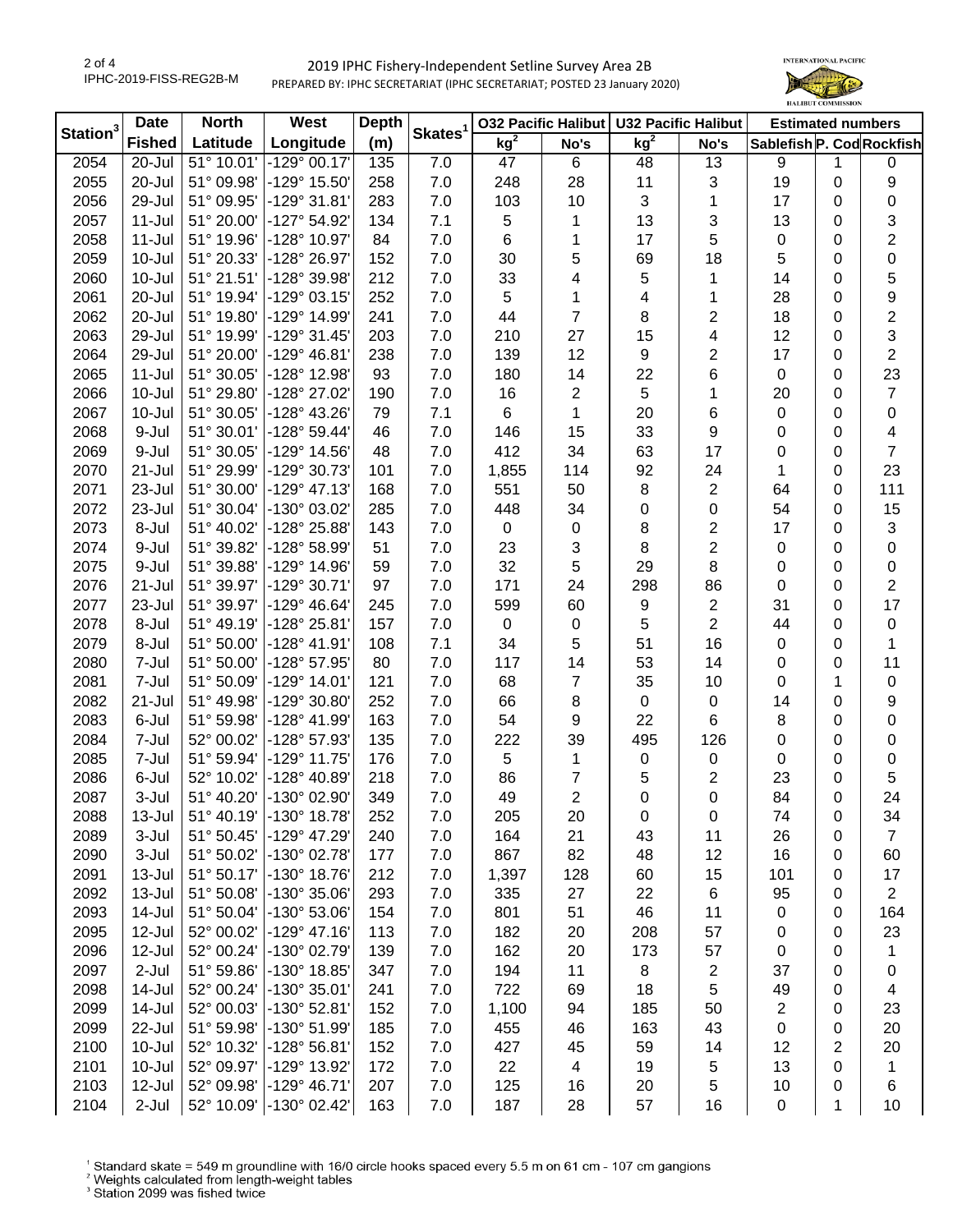## 2019 IPHC Fishery-Independent Setline Survey Area 2B PREPARED BY: IPHC SECRETARIAT (IPHC SECRETARIAT; POSTED 23 January 2020)



| kg <sup>2</sup><br>Latitude<br>Longitude<br>Sablefish P. Cod Rockfish<br><b>Fished</b><br>(m)<br>No's<br>No's<br>2105<br>52° 09.83'<br>-130° 19.20'<br>7.0<br>2-Jul<br>$\mathbf 0$<br>401<br>0<br>0<br>0<br>0<br>99<br>0<br>2106<br>$1-Jul$<br>52° 09.86'<br>-130° 33.09'<br>7.0<br>241<br>28<br>22<br>190<br>24<br>8<br>1<br>4<br>6<br>2107<br>52° 09.98'<br>-130° 52.20'<br>7.0<br>365<br>32<br>33<br>9<br>3<br>22-Jul<br>223<br>0<br>5<br>2108<br>10-Jul<br>52° 19.92'<br>$-129°$ 12.78<br>141<br>7.0<br>520<br>64<br>42<br>$\Omega$<br>156<br>1<br>2109<br>$11 -$ Jul<br>52° 19.95'<br>-129° 27.49'<br>150<br>7.0<br>633<br>72<br>35<br>0<br>136<br>1<br>1<br>7.0<br>$\overline{2}$<br>3<br>2110<br>$11 -$ Jul<br>52° 20.11'<br>$-129°$ 49.33<br>227<br>31<br>70<br>18<br>203<br>0<br>52° 19.86'<br>$\overline{2}$<br>2111<br>$15 -$ Jul<br>-130° 01.43'<br>172<br>7.0<br>404<br>49<br>190<br>50<br>4<br>0<br>-130° 20.29'<br>87<br>2112<br>$15 -$ Jul<br>52° 19.93'<br>307<br>7.0<br>6<br>3<br>74<br>0<br>19<br>1<br>2113<br>$1-Jul$<br>52° 20.06'<br>-130° 35.22<br>163<br>7.0<br>1,039<br>95<br>117<br>31<br>1<br>4<br>11<br>3<br>3<br>2114<br>30-Jun<br>52° 20.11'<br>-130° 51.95'<br>7.0<br>123<br>20<br>171<br>47<br>9<br>143<br>7.0<br>21<br>$\mathbf{2}$<br>0<br>28<br>2115<br>$11 -$ Jul<br>52° 30.17'<br>-129° 32.00'<br>93<br>268<br>5<br>0<br>7.0<br>0<br>34<br>2117<br>16-Jul<br>52° 30.00'<br>-130° 01.06'<br>263<br>137<br>10<br>0<br>13<br>0<br>3<br>7.0<br>8<br>$\boldsymbol{9}$<br>2118<br>$15 -$ Jul<br>52° 29.98'<br>-130° 20.02'<br>247<br>79<br>6<br>38<br>0<br>7.0<br>35<br>18<br>52° 29.98'<br>$-130^{\circ}35.08$<br>117<br>771<br>75<br>128<br>0<br>2119<br>30-Jun<br>0<br>7.0<br>15<br>3<br>2120<br>30-Jun<br>52° 29.90'<br>$-130^{\circ}$ 52.02<br>106<br>151<br>174<br>49<br>0<br>1<br>15<br>100<br>2121<br>16-Jul<br>52° 39.95'<br>$-129°$ 45.01'<br>165<br>7.0<br>923<br>51<br>13<br>3<br>1<br>2122<br>16-Jul<br>52° 39.94'<br>$-130^{\circ}$ 01.69<br>263<br>7.0<br>16<br>28<br>0<br>9<br>2<br>$\mathbf 0$<br>0<br>92<br>$\overline{7}$<br>17<br>2123<br>29-Jun<br>52° 40.03'<br>-130° 19.30'<br>7.0<br>14<br>214<br>4<br>0<br>1<br>35<br>2124<br>29-Jun<br>52° 40.05'<br>-130° 34.84'<br>143<br>7.0<br>1,557<br>120<br>76<br>19<br>0<br>1<br>2125<br>28-Jun<br>52° 50.00'<br>-130° 01.87'<br>7.0<br>35<br>0<br>10<br>260<br>6<br>$\mathbf 0$<br>0<br>1<br>$\overline{2}$<br>2126<br>29-Jun<br>52° 50.03'<br>-130° 19.19'<br>7.0<br>45<br>16<br>0<br>205<br>0<br>0<br>4<br>7<br>2<br>11<br>2127<br>28-Jun<br>52° 59.98'<br>-129° 45.39'<br>225<br>7.0<br>34<br>5<br>52<br>1<br>$\overline{7}$<br>53° 00.02'<br>3<br>2128<br>28-Jun<br>-130° 02.00'<br>188<br>7.0<br>20<br>29<br>51<br>1<br>154<br>32<br>52° 29.98'<br>-131° 08.06'<br>47<br>2129<br>6-Jun<br>86<br>7.0<br>216<br>18<br>13<br>0<br>0<br>27<br>2130<br>52° 30.00'<br>-131° 25.12'<br>7.0<br>126<br>11<br>$\,$ 5 $\,$<br>1<br>1<br>6-Jun<br>124<br>1<br>7.0<br>55<br>2131<br>7-Jun<br>52° 40.01'<br>-130° 52.28'<br>95<br>487<br>33<br>16<br>0<br>$\pmb{0}$<br>0<br>71<br>7.0<br>12<br>12<br>2132<br>52° 40.01'<br>-131° 07.88'<br>136<br>47<br>0<br>0<br>0<br>6-Jun<br>7.1<br>59<br>9<br>16<br>5<br>0<br>$\pmb{0}$<br>2133<br>52° 50.02'<br>-130° 34.99'<br>112<br>0<br>7-Jun<br>$\overline{c}$<br>7.0<br>11<br>31<br>8<br>2134<br>7-Jun<br>52° 49.99'<br>-130° 51.92'<br>51<br>74<br>0<br>0<br>9<br>7.0<br>3<br>2135<br>8-Jun<br>53° 00.00'<br>-130° 17.98'<br>210<br>51<br>7<br>1<br>6<br>0<br>7.1<br>52<br>$\overline{2}$<br>2136<br>53° 00.01'<br>-130° 35.05'<br>97<br>54<br>8<br>0<br>$\pmb{0}$<br>8-Jun<br>14<br>7.0<br>3<br>2137<br>53° 08.24'<br>$-130^{\circ}$ 16.22<br>212<br>28<br>0<br>13<br>0<br>24<br>8-Jun<br>0<br>12<br>2139<br>53° 10.14'<br>$-130^{\circ}$ 52.09<br>7.0<br>91<br>11<br>5<br>16-Jun<br>102<br>44<br>$\pmb{0}$<br>0<br>7.1<br>32<br>11<br>$\overline{2}$<br>5<br>2140<br>53° 19.95'<br>-130° 17.89<br>113<br>320<br>40<br>9-Jun<br>0<br>2141<br>9-Jun<br>53° 19.97'<br>$-130^{\circ}$ 34.99<br>93<br>7.0<br>301<br>26<br>28<br>8<br>0<br>0<br>20<br>11<br>3<br>2<br>3<br>2142<br>16-Jun<br>53° 21.51'<br>$-130^{\circ} 54.86'$<br>119<br>7.1<br>72<br>9<br>0<br>2143<br>31-May<br>53° 20.01'<br>-132° 48.95'<br>141<br>7.1<br>312<br>30<br>119<br>35<br>21<br>0<br>0<br>31-May<br>53° 20.01'<br>7.0<br>$\overline{7}$<br>12<br>2144<br>-133° 05.56'<br>234<br>538<br>34<br>2<br>38<br>0<br>16-Jun<br>53° 30.00'<br>91<br>7.0<br>23<br>2145<br>-130° 52.03'<br>$\overline{2}$<br>30<br>8<br>4<br>0<br>$\mathbf 0$<br>53° 30.18'<br>30-May<br>-133° 05.96'<br>6.9<br>12<br>3<br>102<br>2146<br>353<br>141<br>14<br>31<br>0<br>2147<br>10-Jun<br>53° 40.02'<br>-130° 34.98'<br>11<br>44<br>7.1<br>103<br>45<br>14<br>0<br>0<br>1<br>10-Jun<br>53° 40.00'<br>-130° 51.86'<br>7.0<br>272<br>22<br>2148<br>48<br>29<br>80<br>0<br>1<br>0<br>30-May<br>53° 40.00'<br>-133° 07.04'<br>7.0<br>66<br>2149<br>143<br>900<br>126<br>34<br>0<br>0<br>54<br>2150<br>53° 49.99'<br>-130° 52.22'<br>88<br>7.0<br>95<br>17<br>97<br>25<br>$\pmb{0}$<br>10-Jun<br>0<br>4<br>2151<br>1-Jun<br>54° 00.01'<br>-133° 24.90'<br>7.0<br>530<br>54<br>78<br>16<br>75<br>245<br>0<br>0 |                      | <b>Date</b> | <b>North</b><br>West |  | <b>Depth</b> | Skates <sup>1</sup> | <b>032 Pacific Halibut</b> |  | <b>U32 Pacific Halibut</b> |  | <b>Estimated numbers</b> |  |  |
|-------------------------------------------------------------------------------------------------------------------------------------------------------------------------------------------------------------------------------------------------------------------------------------------------------------------------------------------------------------------------------------------------------------------------------------------------------------------------------------------------------------------------------------------------------------------------------------------------------------------------------------------------------------------------------------------------------------------------------------------------------------------------------------------------------------------------------------------------------------------------------------------------------------------------------------------------------------------------------------------------------------------------------------------------------------------------------------------------------------------------------------------------------------------------------------------------------------------------------------------------------------------------------------------------------------------------------------------------------------------------------------------------------------------------------------------------------------------------------------------------------------------------------------------------------------------------------------------------------------------------------------------------------------------------------------------------------------------------------------------------------------------------------------------------------------------------------------------------------------------------------------------------------------------------------------------------------------------------------------------------------------------------------------------------------------------------------------------------------------------------------------------------------------------------------------------------------------------------------------------------------------------------------------------------------------------------------------------------------------------------------------------------------------------------------------------------------------------------------------------------------------------------------------------------------------------------------------------------------------------------------------------------------------------------------------------------------------------------------------------------------------------------------------------------------------------------------------------------------------------------------------------------------------------------------------------------------------------------------------------------------------------------------------------------------------------------------------------------------------------------------------------------------------------------------------------------------------------------------------------------------------------------------------------------------------------------------------------------------------------------------------------------------------------------------------------------------------------------------------------------------------------------------------------------------------------------------------------------------------------------------------------------------------------------------------------------------------------------------------------------------------------------------------------------------------------------------------------------------------------------------------------------------------------------------------------------------------------------------------------------------------------------------------------------------------------------------------------------------------------------------------------------------------------------------------------------------------------------------------------------------------------------------------------------------------------------------------------------------------------------------------------------------------------------------------------------------------------------------------------------------------------------------------------------------------------------------------------------------------------------------------------------------------------------------------------------------------------------------------------------------------------------------------------------------------------------------------------------------------------------------------------------------------------------------------------------------------------------------------------------------------------------------------------------------------------------------------------------------------------------------------------------------------------------------------------------|----------------------|-------------|----------------------|--|--------------|---------------------|----------------------------|--|----------------------------|--|--------------------------|--|--|
|                                                                                                                                                                                                                                                                                                                                                                                                                                                                                                                                                                                                                                                                                                                                                                                                                                                                                                                                                                                                                                                                                                                                                                                                                                                                                                                                                                                                                                                                                                                                                                                                                                                                                                                                                                                                                                                                                                                                                                                                                                                                                                                                                                                                                                                                                                                                                                                                                                                                                                                                                                                                                                                                                                                                                                                                                                                                                                                                                                                                                                                                                                                                                                                                                                                                                                                                                                                                                                                                                                                                                                                                                                                                                                                                                                                                                                                                                                                                                                                                                                                                                                                                                                                                                                                                                                                                                                                                                                                                                                                                                                                                                                                                                                                                                                                                                                                                                                                                                                                                                                                                                                                                                                                                 | Station <sup>3</sup> |             |                      |  |              |                     | $kg^2$                     |  |                            |  |                          |  |  |
|                                                                                                                                                                                                                                                                                                                                                                                                                                                                                                                                                                                                                                                                                                                                                                                                                                                                                                                                                                                                                                                                                                                                                                                                                                                                                                                                                                                                                                                                                                                                                                                                                                                                                                                                                                                                                                                                                                                                                                                                                                                                                                                                                                                                                                                                                                                                                                                                                                                                                                                                                                                                                                                                                                                                                                                                                                                                                                                                                                                                                                                                                                                                                                                                                                                                                                                                                                                                                                                                                                                                                                                                                                                                                                                                                                                                                                                                                                                                                                                                                                                                                                                                                                                                                                                                                                                                                                                                                                                                                                                                                                                                                                                                                                                                                                                                                                                                                                                                                                                                                                                                                                                                                                                                 |                      |             |                      |  |              |                     |                            |  |                            |  |                          |  |  |
|                                                                                                                                                                                                                                                                                                                                                                                                                                                                                                                                                                                                                                                                                                                                                                                                                                                                                                                                                                                                                                                                                                                                                                                                                                                                                                                                                                                                                                                                                                                                                                                                                                                                                                                                                                                                                                                                                                                                                                                                                                                                                                                                                                                                                                                                                                                                                                                                                                                                                                                                                                                                                                                                                                                                                                                                                                                                                                                                                                                                                                                                                                                                                                                                                                                                                                                                                                                                                                                                                                                                                                                                                                                                                                                                                                                                                                                                                                                                                                                                                                                                                                                                                                                                                                                                                                                                                                                                                                                                                                                                                                                                                                                                                                                                                                                                                                                                                                                                                                                                                                                                                                                                                                                                 |                      |             |                      |  |              |                     |                            |  |                            |  |                          |  |  |
|                                                                                                                                                                                                                                                                                                                                                                                                                                                                                                                                                                                                                                                                                                                                                                                                                                                                                                                                                                                                                                                                                                                                                                                                                                                                                                                                                                                                                                                                                                                                                                                                                                                                                                                                                                                                                                                                                                                                                                                                                                                                                                                                                                                                                                                                                                                                                                                                                                                                                                                                                                                                                                                                                                                                                                                                                                                                                                                                                                                                                                                                                                                                                                                                                                                                                                                                                                                                                                                                                                                                                                                                                                                                                                                                                                                                                                                                                                                                                                                                                                                                                                                                                                                                                                                                                                                                                                                                                                                                                                                                                                                                                                                                                                                                                                                                                                                                                                                                                                                                                                                                                                                                                                                                 |                      |             |                      |  |              |                     |                            |  |                            |  |                          |  |  |
|                                                                                                                                                                                                                                                                                                                                                                                                                                                                                                                                                                                                                                                                                                                                                                                                                                                                                                                                                                                                                                                                                                                                                                                                                                                                                                                                                                                                                                                                                                                                                                                                                                                                                                                                                                                                                                                                                                                                                                                                                                                                                                                                                                                                                                                                                                                                                                                                                                                                                                                                                                                                                                                                                                                                                                                                                                                                                                                                                                                                                                                                                                                                                                                                                                                                                                                                                                                                                                                                                                                                                                                                                                                                                                                                                                                                                                                                                                                                                                                                                                                                                                                                                                                                                                                                                                                                                                                                                                                                                                                                                                                                                                                                                                                                                                                                                                                                                                                                                                                                                                                                                                                                                                                                 |                      |             |                      |  |              |                     |                            |  |                            |  |                          |  |  |
|                                                                                                                                                                                                                                                                                                                                                                                                                                                                                                                                                                                                                                                                                                                                                                                                                                                                                                                                                                                                                                                                                                                                                                                                                                                                                                                                                                                                                                                                                                                                                                                                                                                                                                                                                                                                                                                                                                                                                                                                                                                                                                                                                                                                                                                                                                                                                                                                                                                                                                                                                                                                                                                                                                                                                                                                                                                                                                                                                                                                                                                                                                                                                                                                                                                                                                                                                                                                                                                                                                                                                                                                                                                                                                                                                                                                                                                                                                                                                                                                                                                                                                                                                                                                                                                                                                                                                                                                                                                                                                                                                                                                                                                                                                                                                                                                                                                                                                                                                                                                                                                                                                                                                                                                 |                      |             |                      |  |              |                     |                            |  |                            |  |                          |  |  |
|                                                                                                                                                                                                                                                                                                                                                                                                                                                                                                                                                                                                                                                                                                                                                                                                                                                                                                                                                                                                                                                                                                                                                                                                                                                                                                                                                                                                                                                                                                                                                                                                                                                                                                                                                                                                                                                                                                                                                                                                                                                                                                                                                                                                                                                                                                                                                                                                                                                                                                                                                                                                                                                                                                                                                                                                                                                                                                                                                                                                                                                                                                                                                                                                                                                                                                                                                                                                                                                                                                                                                                                                                                                                                                                                                                                                                                                                                                                                                                                                                                                                                                                                                                                                                                                                                                                                                                                                                                                                                                                                                                                                                                                                                                                                                                                                                                                                                                                                                                                                                                                                                                                                                                                                 |                      |             |                      |  |              |                     |                            |  |                            |  |                          |  |  |
|                                                                                                                                                                                                                                                                                                                                                                                                                                                                                                                                                                                                                                                                                                                                                                                                                                                                                                                                                                                                                                                                                                                                                                                                                                                                                                                                                                                                                                                                                                                                                                                                                                                                                                                                                                                                                                                                                                                                                                                                                                                                                                                                                                                                                                                                                                                                                                                                                                                                                                                                                                                                                                                                                                                                                                                                                                                                                                                                                                                                                                                                                                                                                                                                                                                                                                                                                                                                                                                                                                                                                                                                                                                                                                                                                                                                                                                                                                                                                                                                                                                                                                                                                                                                                                                                                                                                                                                                                                                                                                                                                                                                                                                                                                                                                                                                                                                                                                                                                                                                                                                                                                                                                                                                 |                      |             |                      |  |              |                     |                            |  |                            |  |                          |  |  |
|                                                                                                                                                                                                                                                                                                                                                                                                                                                                                                                                                                                                                                                                                                                                                                                                                                                                                                                                                                                                                                                                                                                                                                                                                                                                                                                                                                                                                                                                                                                                                                                                                                                                                                                                                                                                                                                                                                                                                                                                                                                                                                                                                                                                                                                                                                                                                                                                                                                                                                                                                                                                                                                                                                                                                                                                                                                                                                                                                                                                                                                                                                                                                                                                                                                                                                                                                                                                                                                                                                                                                                                                                                                                                                                                                                                                                                                                                                                                                                                                                                                                                                                                                                                                                                                                                                                                                                                                                                                                                                                                                                                                                                                                                                                                                                                                                                                                                                                                                                                                                                                                                                                                                                                                 |                      |             |                      |  |              |                     |                            |  |                            |  |                          |  |  |
|                                                                                                                                                                                                                                                                                                                                                                                                                                                                                                                                                                                                                                                                                                                                                                                                                                                                                                                                                                                                                                                                                                                                                                                                                                                                                                                                                                                                                                                                                                                                                                                                                                                                                                                                                                                                                                                                                                                                                                                                                                                                                                                                                                                                                                                                                                                                                                                                                                                                                                                                                                                                                                                                                                                                                                                                                                                                                                                                                                                                                                                                                                                                                                                                                                                                                                                                                                                                                                                                                                                                                                                                                                                                                                                                                                                                                                                                                                                                                                                                                                                                                                                                                                                                                                                                                                                                                                                                                                                                                                                                                                                                                                                                                                                                                                                                                                                                                                                                                                                                                                                                                                                                                                                                 |                      |             |                      |  |              |                     |                            |  |                            |  |                          |  |  |
|                                                                                                                                                                                                                                                                                                                                                                                                                                                                                                                                                                                                                                                                                                                                                                                                                                                                                                                                                                                                                                                                                                                                                                                                                                                                                                                                                                                                                                                                                                                                                                                                                                                                                                                                                                                                                                                                                                                                                                                                                                                                                                                                                                                                                                                                                                                                                                                                                                                                                                                                                                                                                                                                                                                                                                                                                                                                                                                                                                                                                                                                                                                                                                                                                                                                                                                                                                                                                                                                                                                                                                                                                                                                                                                                                                                                                                                                                                                                                                                                                                                                                                                                                                                                                                                                                                                                                                                                                                                                                                                                                                                                                                                                                                                                                                                                                                                                                                                                                                                                                                                                                                                                                                                                 |                      |             |                      |  |              |                     |                            |  |                            |  |                          |  |  |
|                                                                                                                                                                                                                                                                                                                                                                                                                                                                                                                                                                                                                                                                                                                                                                                                                                                                                                                                                                                                                                                                                                                                                                                                                                                                                                                                                                                                                                                                                                                                                                                                                                                                                                                                                                                                                                                                                                                                                                                                                                                                                                                                                                                                                                                                                                                                                                                                                                                                                                                                                                                                                                                                                                                                                                                                                                                                                                                                                                                                                                                                                                                                                                                                                                                                                                                                                                                                                                                                                                                                                                                                                                                                                                                                                                                                                                                                                                                                                                                                                                                                                                                                                                                                                                                                                                                                                                                                                                                                                                                                                                                                                                                                                                                                                                                                                                                                                                                                                                                                                                                                                                                                                                                                 |                      |             |                      |  |              |                     |                            |  |                            |  |                          |  |  |
|                                                                                                                                                                                                                                                                                                                                                                                                                                                                                                                                                                                                                                                                                                                                                                                                                                                                                                                                                                                                                                                                                                                                                                                                                                                                                                                                                                                                                                                                                                                                                                                                                                                                                                                                                                                                                                                                                                                                                                                                                                                                                                                                                                                                                                                                                                                                                                                                                                                                                                                                                                                                                                                                                                                                                                                                                                                                                                                                                                                                                                                                                                                                                                                                                                                                                                                                                                                                                                                                                                                                                                                                                                                                                                                                                                                                                                                                                                                                                                                                                                                                                                                                                                                                                                                                                                                                                                                                                                                                                                                                                                                                                                                                                                                                                                                                                                                                                                                                                                                                                                                                                                                                                                                                 |                      |             |                      |  |              |                     |                            |  |                            |  |                          |  |  |
|                                                                                                                                                                                                                                                                                                                                                                                                                                                                                                                                                                                                                                                                                                                                                                                                                                                                                                                                                                                                                                                                                                                                                                                                                                                                                                                                                                                                                                                                                                                                                                                                                                                                                                                                                                                                                                                                                                                                                                                                                                                                                                                                                                                                                                                                                                                                                                                                                                                                                                                                                                                                                                                                                                                                                                                                                                                                                                                                                                                                                                                                                                                                                                                                                                                                                                                                                                                                                                                                                                                                                                                                                                                                                                                                                                                                                                                                                                                                                                                                                                                                                                                                                                                                                                                                                                                                                                                                                                                                                                                                                                                                                                                                                                                                                                                                                                                                                                                                                                                                                                                                                                                                                                                                 |                      |             |                      |  |              |                     |                            |  |                            |  |                          |  |  |
|                                                                                                                                                                                                                                                                                                                                                                                                                                                                                                                                                                                                                                                                                                                                                                                                                                                                                                                                                                                                                                                                                                                                                                                                                                                                                                                                                                                                                                                                                                                                                                                                                                                                                                                                                                                                                                                                                                                                                                                                                                                                                                                                                                                                                                                                                                                                                                                                                                                                                                                                                                                                                                                                                                                                                                                                                                                                                                                                                                                                                                                                                                                                                                                                                                                                                                                                                                                                                                                                                                                                                                                                                                                                                                                                                                                                                                                                                                                                                                                                                                                                                                                                                                                                                                                                                                                                                                                                                                                                                                                                                                                                                                                                                                                                                                                                                                                                                                                                                                                                                                                                                                                                                                                                 |                      |             |                      |  |              |                     |                            |  |                            |  |                          |  |  |
|                                                                                                                                                                                                                                                                                                                                                                                                                                                                                                                                                                                                                                                                                                                                                                                                                                                                                                                                                                                                                                                                                                                                                                                                                                                                                                                                                                                                                                                                                                                                                                                                                                                                                                                                                                                                                                                                                                                                                                                                                                                                                                                                                                                                                                                                                                                                                                                                                                                                                                                                                                                                                                                                                                                                                                                                                                                                                                                                                                                                                                                                                                                                                                                                                                                                                                                                                                                                                                                                                                                                                                                                                                                                                                                                                                                                                                                                                                                                                                                                                                                                                                                                                                                                                                                                                                                                                                                                                                                                                                                                                                                                                                                                                                                                                                                                                                                                                                                                                                                                                                                                                                                                                                                                 |                      |             |                      |  |              |                     |                            |  |                            |  |                          |  |  |
|                                                                                                                                                                                                                                                                                                                                                                                                                                                                                                                                                                                                                                                                                                                                                                                                                                                                                                                                                                                                                                                                                                                                                                                                                                                                                                                                                                                                                                                                                                                                                                                                                                                                                                                                                                                                                                                                                                                                                                                                                                                                                                                                                                                                                                                                                                                                                                                                                                                                                                                                                                                                                                                                                                                                                                                                                                                                                                                                                                                                                                                                                                                                                                                                                                                                                                                                                                                                                                                                                                                                                                                                                                                                                                                                                                                                                                                                                                                                                                                                                                                                                                                                                                                                                                                                                                                                                                                                                                                                                                                                                                                                                                                                                                                                                                                                                                                                                                                                                                                                                                                                                                                                                                                                 |                      |             |                      |  |              |                     |                            |  |                            |  |                          |  |  |
|                                                                                                                                                                                                                                                                                                                                                                                                                                                                                                                                                                                                                                                                                                                                                                                                                                                                                                                                                                                                                                                                                                                                                                                                                                                                                                                                                                                                                                                                                                                                                                                                                                                                                                                                                                                                                                                                                                                                                                                                                                                                                                                                                                                                                                                                                                                                                                                                                                                                                                                                                                                                                                                                                                                                                                                                                                                                                                                                                                                                                                                                                                                                                                                                                                                                                                                                                                                                                                                                                                                                                                                                                                                                                                                                                                                                                                                                                                                                                                                                                                                                                                                                                                                                                                                                                                                                                                                                                                                                                                                                                                                                                                                                                                                                                                                                                                                                                                                                                                                                                                                                                                                                                                                                 |                      |             |                      |  |              |                     |                            |  |                            |  |                          |  |  |
|                                                                                                                                                                                                                                                                                                                                                                                                                                                                                                                                                                                                                                                                                                                                                                                                                                                                                                                                                                                                                                                                                                                                                                                                                                                                                                                                                                                                                                                                                                                                                                                                                                                                                                                                                                                                                                                                                                                                                                                                                                                                                                                                                                                                                                                                                                                                                                                                                                                                                                                                                                                                                                                                                                                                                                                                                                                                                                                                                                                                                                                                                                                                                                                                                                                                                                                                                                                                                                                                                                                                                                                                                                                                                                                                                                                                                                                                                                                                                                                                                                                                                                                                                                                                                                                                                                                                                                                                                                                                                                                                                                                                                                                                                                                                                                                                                                                                                                                                                                                                                                                                                                                                                                                                 |                      |             |                      |  |              |                     |                            |  |                            |  |                          |  |  |
|                                                                                                                                                                                                                                                                                                                                                                                                                                                                                                                                                                                                                                                                                                                                                                                                                                                                                                                                                                                                                                                                                                                                                                                                                                                                                                                                                                                                                                                                                                                                                                                                                                                                                                                                                                                                                                                                                                                                                                                                                                                                                                                                                                                                                                                                                                                                                                                                                                                                                                                                                                                                                                                                                                                                                                                                                                                                                                                                                                                                                                                                                                                                                                                                                                                                                                                                                                                                                                                                                                                                                                                                                                                                                                                                                                                                                                                                                                                                                                                                                                                                                                                                                                                                                                                                                                                                                                                                                                                                                                                                                                                                                                                                                                                                                                                                                                                                                                                                                                                                                                                                                                                                                                                                 |                      |             |                      |  |              |                     |                            |  |                            |  |                          |  |  |
|                                                                                                                                                                                                                                                                                                                                                                                                                                                                                                                                                                                                                                                                                                                                                                                                                                                                                                                                                                                                                                                                                                                                                                                                                                                                                                                                                                                                                                                                                                                                                                                                                                                                                                                                                                                                                                                                                                                                                                                                                                                                                                                                                                                                                                                                                                                                                                                                                                                                                                                                                                                                                                                                                                                                                                                                                                                                                                                                                                                                                                                                                                                                                                                                                                                                                                                                                                                                                                                                                                                                                                                                                                                                                                                                                                                                                                                                                                                                                                                                                                                                                                                                                                                                                                                                                                                                                                                                                                                                                                                                                                                                                                                                                                                                                                                                                                                                                                                                                                                                                                                                                                                                                                                                 |                      |             |                      |  |              |                     |                            |  |                            |  |                          |  |  |
|                                                                                                                                                                                                                                                                                                                                                                                                                                                                                                                                                                                                                                                                                                                                                                                                                                                                                                                                                                                                                                                                                                                                                                                                                                                                                                                                                                                                                                                                                                                                                                                                                                                                                                                                                                                                                                                                                                                                                                                                                                                                                                                                                                                                                                                                                                                                                                                                                                                                                                                                                                                                                                                                                                                                                                                                                                                                                                                                                                                                                                                                                                                                                                                                                                                                                                                                                                                                                                                                                                                                                                                                                                                                                                                                                                                                                                                                                                                                                                                                                                                                                                                                                                                                                                                                                                                                                                                                                                                                                                                                                                                                                                                                                                                                                                                                                                                                                                                                                                                                                                                                                                                                                                                                 |                      |             |                      |  |              |                     |                            |  |                            |  |                          |  |  |
|                                                                                                                                                                                                                                                                                                                                                                                                                                                                                                                                                                                                                                                                                                                                                                                                                                                                                                                                                                                                                                                                                                                                                                                                                                                                                                                                                                                                                                                                                                                                                                                                                                                                                                                                                                                                                                                                                                                                                                                                                                                                                                                                                                                                                                                                                                                                                                                                                                                                                                                                                                                                                                                                                                                                                                                                                                                                                                                                                                                                                                                                                                                                                                                                                                                                                                                                                                                                                                                                                                                                                                                                                                                                                                                                                                                                                                                                                                                                                                                                                                                                                                                                                                                                                                                                                                                                                                                                                                                                                                                                                                                                                                                                                                                                                                                                                                                                                                                                                                                                                                                                                                                                                                                                 |                      |             |                      |  |              |                     |                            |  |                            |  |                          |  |  |
|                                                                                                                                                                                                                                                                                                                                                                                                                                                                                                                                                                                                                                                                                                                                                                                                                                                                                                                                                                                                                                                                                                                                                                                                                                                                                                                                                                                                                                                                                                                                                                                                                                                                                                                                                                                                                                                                                                                                                                                                                                                                                                                                                                                                                                                                                                                                                                                                                                                                                                                                                                                                                                                                                                                                                                                                                                                                                                                                                                                                                                                                                                                                                                                                                                                                                                                                                                                                                                                                                                                                                                                                                                                                                                                                                                                                                                                                                                                                                                                                                                                                                                                                                                                                                                                                                                                                                                                                                                                                                                                                                                                                                                                                                                                                                                                                                                                                                                                                                                                                                                                                                                                                                                                                 |                      |             |                      |  |              |                     |                            |  |                            |  |                          |  |  |
|                                                                                                                                                                                                                                                                                                                                                                                                                                                                                                                                                                                                                                                                                                                                                                                                                                                                                                                                                                                                                                                                                                                                                                                                                                                                                                                                                                                                                                                                                                                                                                                                                                                                                                                                                                                                                                                                                                                                                                                                                                                                                                                                                                                                                                                                                                                                                                                                                                                                                                                                                                                                                                                                                                                                                                                                                                                                                                                                                                                                                                                                                                                                                                                                                                                                                                                                                                                                                                                                                                                                                                                                                                                                                                                                                                                                                                                                                                                                                                                                                                                                                                                                                                                                                                                                                                                                                                                                                                                                                                                                                                                                                                                                                                                                                                                                                                                                                                                                                                                                                                                                                                                                                                                                 |                      |             |                      |  |              |                     |                            |  |                            |  |                          |  |  |
|                                                                                                                                                                                                                                                                                                                                                                                                                                                                                                                                                                                                                                                                                                                                                                                                                                                                                                                                                                                                                                                                                                                                                                                                                                                                                                                                                                                                                                                                                                                                                                                                                                                                                                                                                                                                                                                                                                                                                                                                                                                                                                                                                                                                                                                                                                                                                                                                                                                                                                                                                                                                                                                                                                                                                                                                                                                                                                                                                                                                                                                                                                                                                                                                                                                                                                                                                                                                                                                                                                                                                                                                                                                                                                                                                                                                                                                                                                                                                                                                                                                                                                                                                                                                                                                                                                                                                                                                                                                                                                                                                                                                                                                                                                                                                                                                                                                                                                                                                                                                                                                                                                                                                                                                 |                      |             |                      |  |              |                     |                            |  |                            |  |                          |  |  |
|                                                                                                                                                                                                                                                                                                                                                                                                                                                                                                                                                                                                                                                                                                                                                                                                                                                                                                                                                                                                                                                                                                                                                                                                                                                                                                                                                                                                                                                                                                                                                                                                                                                                                                                                                                                                                                                                                                                                                                                                                                                                                                                                                                                                                                                                                                                                                                                                                                                                                                                                                                                                                                                                                                                                                                                                                                                                                                                                                                                                                                                                                                                                                                                                                                                                                                                                                                                                                                                                                                                                                                                                                                                                                                                                                                                                                                                                                                                                                                                                                                                                                                                                                                                                                                                                                                                                                                                                                                                                                                                                                                                                                                                                                                                                                                                                                                                                                                                                                                                                                                                                                                                                                                                                 |                      |             |                      |  |              |                     |                            |  |                            |  |                          |  |  |
|                                                                                                                                                                                                                                                                                                                                                                                                                                                                                                                                                                                                                                                                                                                                                                                                                                                                                                                                                                                                                                                                                                                                                                                                                                                                                                                                                                                                                                                                                                                                                                                                                                                                                                                                                                                                                                                                                                                                                                                                                                                                                                                                                                                                                                                                                                                                                                                                                                                                                                                                                                                                                                                                                                                                                                                                                                                                                                                                                                                                                                                                                                                                                                                                                                                                                                                                                                                                                                                                                                                                                                                                                                                                                                                                                                                                                                                                                                                                                                                                                                                                                                                                                                                                                                                                                                                                                                                                                                                                                                                                                                                                                                                                                                                                                                                                                                                                                                                                                                                                                                                                                                                                                                                                 |                      |             |                      |  |              |                     |                            |  |                            |  |                          |  |  |
|                                                                                                                                                                                                                                                                                                                                                                                                                                                                                                                                                                                                                                                                                                                                                                                                                                                                                                                                                                                                                                                                                                                                                                                                                                                                                                                                                                                                                                                                                                                                                                                                                                                                                                                                                                                                                                                                                                                                                                                                                                                                                                                                                                                                                                                                                                                                                                                                                                                                                                                                                                                                                                                                                                                                                                                                                                                                                                                                                                                                                                                                                                                                                                                                                                                                                                                                                                                                                                                                                                                                                                                                                                                                                                                                                                                                                                                                                                                                                                                                                                                                                                                                                                                                                                                                                                                                                                                                                                                                                                                                                                                                                                                                                                                                                                                                                                                                                                                                                                                                                                                                                                                                                                                                 |                      |             |                      |  |              |                     |                            |  |                            |  |                          |  |  |
|                                                                                                                                                                                                                                                                                                                                                                                                                                                                                                                                                                                                                                                                                                                                                                                                                                                                                                                                                                                                                                                                                                                                                                                                                                                                                                                                                                                                                                                                                                                                                                                                                                                                                                                                                                                                                                                                                                                                                                                                                                                                                                                                                                                                                                                                                                                                                                                                                                                                                                                                                                                                                                                                                                                                                                                                                                                                                                                                                                                                                                                                                                                                                                                                                                                                                                                                                                                                                                                                                                                                                                                                                                                                                                                                                                                                                                                                                                                                                                                                                                                                                                                                                                                                                                                                                                                                                                                                                                                                                                                                                                                                                                                                                                                                                                                                                                                                                                                                                                                                                                                                                                                                                                                                 |                      |             |                      |  |              |                     |                            |  |                            |  |                          |  |  |
|                                                                                                                                                                                                                                                                                                                                                                                                                                                                                                                                                                                                                                                                                                                                                                                                                                                                                                                                                                                                                                                                                                                                                                                                                                                                                                                                                                                                                                                                                                                                                                                                                                                                                                                                                                                                                                                                                                                                                                                                                                                                                                                                                                                                                                                                                                                                                                                                                                                                                                                                                                                                                                                                                                                                                                                                                                                                                                                                                                                                                                                                                                                                                                                                                                                                                                                                                                                                                                                                                                                                                                                                                                                                                                                                                                                                                                                                                                                                                                                                                                                                                                                                                                                                                                                                                                                                                                                                                                                                                                                                                                                                                                                                                                                                                                                                                                                                                                                                                                                                                                                                                                                                                                                                 |                      |             |                      |  |              |                     |                            |  |                            |  |                          |  |  |
|                                                                                                                                                                                                                                                                                                                                                                                                                                                                                                                                                                                                                                                                                                                                                                                                                                                                                                                                                                                                                                                                                                                                                                                                                                                                                                                                                                                                                                                                                                                                                                                                                                                                                                                                                                                                                                                                                                                                                                                                                                                                                                                                                                                                                                                                                                                                                                                                                                                                                                                                                                                                                                                                                                                                                                                                                                                                                                                                                                                                                                                                                                                                                                                                                                                                                                                                                                                                                                                                                                                                                                                                                                                                                                                                                                                                                                                                                                                                                                                                                                                                                                                                                                                                                                                                                                                                                                                                                                                                                                                                                                                                                                                                                                                                                                                                                                                                                                                                                                                                                                                                                                                                                                                                 |                      |             |                      |  |              |                     |                            |  |                            |  |                          |  |  |
|                                                                                                                                                                                                                                                                                                                                                                                                                                                                                                                                                                                                                                                                                                                                                                                                                                                                                                                                                                                                                                                                                                                                                                                                                                                                                                                                                                                                                                                                                                                                                                                                                                                                                                                                                                                                                                                                                                                                                                                                                                                                                                                                                                                                                                                                                                                                                                                                                                                                                                                                                                                                                                                                                                                                                                                                                                                                                                                                                                                                                                                                                                                                                                                                                                                                                                                                                                                                                                                                                                                                                                                                                                                                                                                                                                                                                                                                                                                                                                                                                                                                                                                                                                                                                                                                                                                                                                                                                                                                                                                                                                                                                                                                                                                                                                                                                                                                                                                                                                                                                                                                                                                                                                                                 |                      |             |                      |  |              |                     |                            |  |                            |  |                          |  |  |
|                                                                                                                                                                                                                                                                                                                                                                                                                                                                                                                                                                                                                                                                                                                                                                                                                                                                                                                                                                                                                                                                                                                                                                                                                                                                                                                                                                                                                                                                                                                                                                                                                                                                                                                                                                                                                                                                                                                                                                                                                                                                                                                                                                                                                                                                                                                                                                                                                                                                                                                                                                                                                                                                                                                                                                                                                                                                                                                                                                                                                                                                                                                                                                                                                                                                                                                                                                                                                                                                                                                                                                                                                                                                                                                                                                                                                                                                                                                                                                                                                                                                                                                                                                                                                                                                                                                                                                                                                                                                                                                                                                                                                                                                                                                                                                                                                                                                                                                                                                                                                                                                                                                                                                                                 |                      |             |                      |  |              |                     |                            |  |                            |  |                          |  |  |
|                                                                                                                                                                                                                                                                                                                                                                                                                                                                                                                                                                                                                                                                                                                                                                                                                                                                                                                                                                                                                                                                                                                                                                                                                                                                                                                                                                                                                                                                                                                                                                                                                                                                                                                                                                                                                                                                                                                                                                                                                                                                                                                                                                                                                                                                                                                                                                                                                                                                                                                                                                                                                                                                                                                                                                                                                                                                                                                                                                                                                                                                                                                                                                                                                                                                                                                                                                                                                                                                                                                                                                                                                                                                                                                                                                                                                                                                                                                                                                                                                                                                                                                                                                                                                                                                                                                                                                                                                                                                                                                                                                                                                                                                                                                                                                                                                                                                                                                                                                                                                                                                                                                                                                                                 |                      |             |                      |  |              |                     |                            |  |                            |  |                          |  |  |
|                                                                                                                                                                                                                                                                                                                                                                                                                                                                                                                                                                                                                                                                                                                                                                                                                                                                                                                                                                                                                                                                                                                                                                                                                                                                                                                                                                                                                                                                                                                                                                                                                                                                                                                                                                                                                                                                                                                                                                                                                                                                                                                                                                                                                                                                                                                                                                                                                                                                                                                                                                                                                                                                                                                                                                                                                                                                                                                                                                                                                                                                                                                                                                                                                                                                                                                                                                                                                                                                                                                                                                                                                                                                                                                                                                                                                                                                                                                                                                                                                                                                                                                                                                                                                                                                                                                                                                                                                                                                                                                                                                                                                                                                                                                                                                                                                                                                                                                                                                                                                                                                                                                                                                                                 |                      |             |                      |  |              |                     |                            |  |                            |  |                          |  |  |
|                                                                                                                                                                                                                                                                                                                                                                                                                                                                                                                                                                                                                                                                                                                                                                                                                                                                                                                                                                                                                                                                                                                                                                                                                                                                                                                                                                                                                                                                                                                                                                                                                                                                                                                                                                                                                                                                                                                                                                                                                                                                                                                                                                                                                                                                                                                                                                                                                                                                                                                                                                                                                                                                                                                                                                                                                                                                                                                                                                                                                                                                                                                                                                                                                                                                                                                                                                                                                                                                                                                                                                                                                                                                                                                                                                                                                                                                                                                                                                                                                                                                                                                                                                                                                                                                                                                                                                                                                                                                                                                                                                                                                                                                                                                                                                                                                                                                                                                                                                                                                                                                                                                                                                                                 |                      |             |                      |  |              |                     |                            |  |                            |  |                          |  |  |
|                                                                                                                                                                                                                                                                                                                                                                                                                                                                                                                                                                                                                                                                                                                                                                                                                                                                                                                                                                                                                                                                                                                                                                                                                                                                                                                                                                                                                                                                                                                                                                                                                                                                                                                                                                                                                                                                                                                                                                                                                                                                                                                                                                                                                                                                                                                                                                                                                                                                                                                                                                                                                                                                                                                                                                                                                                                                                                                                                                                                                                                                                                                                                                                                                                                                                                                                                                                                                                                                                                                                                                                                                                                                                                                                                                                                                                                                                                                                                                                                                                                                                                                                                                                                                                                                                                                                                                                                                                                                                                                                                                                                                                                                                                                                                                                                                                                                                                                                                                                                                                                                                                                                                                                                 |                      |             |                      |  |              |                     |                            |  |                            |  |                          |  |  |
|                                                                                                                                                                                                                                                                                                                                                                                                                                                                                                                                                                                                                                                                                                                                                                                                                                                                                                                                                                                                                                                                                                                                                                                                                                                                                                                                                                                                                                                                                                                                                                                                                                                                                                                                                                                                                                                                                                                                                                                                                                                                                                                                                                                                                                                                                                                                                                                                                                                                                                                                                                                                                                                                                                                                                                                                                                                                                                                                                                                                                                                                                                                                                                                                                                                                                                                                                                                                                                                                                                                                                                                                                                                                                                                                                                                                                                                                                                                                                                                                                                                                                                                                                                                                                                                                                                                                                                                                                                                                                                                                                                                                                                                                                                                                                                                                                                                                                                                                                                                                                                                                                                                                                                                                 |                      |             |                      |  |              |                     |                            |  |                            |  |                          |  |  |
|                                                                                                                                                                                                                                                                                                                                                                                                                                                                                                                                                                                                                                                                                                                                                                                                                                                                                                                                                                                                                                                                                                                                                                                                                                                                                                                                                                                                                                                                                                                                                                                                                                                                                                                                                                                                                                                                                                                                                                                                                                                                                                                                                                                                                                                                                                                                                                                                                                                                                                                                                                                                                                                                                                                                                                                                                                                                                                                                                                                                                                                                                                                                                                                                                                                                                                                                                                                                                                                                                                                                                                                                                                                                                                                                                                                                                                                                                                                                                                                                                                                                                                                                                                                                                                                                                                                                                                                                                                                                                                                                                                                                                                                                                                                                                                                                                                                                                                                                                                                                                                                                                                                                                                                                 |                      |             |                      |  |              |                     |                            |  |                            |  |                          |  |  |
|                                                                                                                                                                                                                                                                                                                                                                                                                                                                                                                                                                                                                                                                                                                                                                                                                                                                                                                                                                                                                                                                                                                                                                                                                                                                                                                                                                                                                                                                                                                                                                                                                                                                                                                                                                                                                                                                                                                                                                                                                                                                                                                                                                                                                                                                                                                                                                                                                                                                                                                                                                                                                                                                                                                                                                                                                                                                                                                                                                                                                                                                                                                                                                                                                                                                                                                                                                                                                                                                                                                                                                                                                                                                                                                                                                                                                                                                                                                                                                                                                                                                                                                                                                                                                                                                                                                                                                                                                                                                                                                                                                                                                                                                                                                                                                                                                                                                                                                                                                                                                                                                                                                                                                                                 |                      |             |                      |  |              |                     |                            |  |                            |  |                          |  |  |
|                                                                                                                                                                                                                                                                                                                                                                                                                                                                                                                                                                                                                                                                                                                                                                                                                                                                                                                                                                                                                                                                                                                                                                                                                                                                                                                                                                                                                                                                                                                                                                                                                                                                                                                                                                                                                                                                                                                                                                                                                                                                                                                                                                                                                                                                                                                                                                                                                                                                                                                                                                                                                                                                                                                                                                                                                                                                                                                                                                                                                                                                                                                                                                                                                                                                                                                                                                                                                                                                                                                                                                                                                                                                                                                                                                                                                                                                                                                                                                                                                                                                                                                                                                                                                                                                                                                                                                                                                                                                                                                                                                                                                                                                                                                                                                                                                                                                                                                                                                                                                                                                                                                                                                                                 |                      |             |                      |  |              |                     |                            |  |                            |  |                          |  |  |
|                                                                                                                                                                                                                                                                                                                                                                                                                                                                                                                                                                                                                                                                                                                                                                                                                                                                                                                                                                                                                                                                                                                                                                                                                                                                                                                                                                                                                                                                                                                                                                                                                                                                                                                                                                                                                                                                                                                                                                                                                                                                                                                                                                                                                                                                                                                                                                                                                                                                                                                                                                                                                                                                                                                                                                                                                                                                                                                                                                                                                                                                                                                                                                                                                                                                                                                                                                                                                                                                                                                                                                                                                                                                                                                                                                                                                                                                                                                                                                                                                                                                                                                                                                                                                                                                                                                                                                                                                                                                                                                                                                                                                                                                                                                                                                                                                                                                                                                                                                                                                                                                                                                                                                                                 |                      |             |                      |  |              |                     |                            |  |                            |  |                          |  |  |
|                                                                                                                                                                                                                                                                                                                                                                                                                                                                                                                                                                                                                                                                                                                                                                                                                                                                                                                                                                                                                                                                                                                                                                                                                                                                                                                                                                                                                                                                                                                                                                                                                                                                                                                                                                                                                                                                                                                                                                                                                                                                                                                                                                                                                                                                                                                                                                                                                                                                                                                                                                                                                                                                                                                                                                                                                                                                                                                                                                                                                                                                                                                                                                                                                                                                                                                                                                                                                                                                                                                                                                                                                                                                                                                                                                                                                                                                                                                                                                                                                                                                                                                                                                                                                                                                                                                                                                                                                                                                                                                                                                                                                                                                                                                                                                                                                                                                                                                                                                                                                                                                                                                                                                                                 |                      |             |                      |  |              |                     |                            |  |                            |  |                          |  |  |
|                                                                                                                                                                                                                                                                                                                                                                                                                                                                                                                                                                                                                                                                                                                                                                                                                                                                                                                                                                                                                                                                                                                                                                                                                                                                                                                                                                                                                                                                                                                                                                                                                                                                                                                                                                                                                                                                                                                                                                                                                                                                                                                                                                                                                                                                                                                                                                                                                                                                                                                                                                                                                                                                                                                                                                                                                                                                                                                                                                                                                                                                                                                                                                                                                                                                                                                                                                                                                                                                                                                                                                                                                                                                                                                                                                                                                                                                                                                                                                                                                                                                                                                                                                                                                                                                                                                                                                                                                                                                                                                                                                                                                                                                                                                                                                                                                                                                                                                                                                                                                                                                                                                                                                                                 |                      |             |                      |  |              |                     |                            |  |                            |  |                          |  |  |
|                                                                                                                                                                                                                                                                                                                                                                                                                                                                                                                                                                                                                                                                                                                                                                                                                                                                                                                                                                                                                                                                                                                                                                                                                                                                                                                                                                                                                                                                                                                                                                                                                                                                                                                                                                                                                                                                                                                                                                                                                                                                                                                                                                                                                                                                                                                                                                                                                                                                                                                                                                                                                                                                                                                                                                                                                                                                                                                                                                                                                                                                                                                                                                                                                                                                                                                                                                                                                                                                                                                                                                                                                                                                                                                                                                                                                                                                                                                                                                                                                                                                                                                                                                                                                                                                                                                                                                                                                                                                                                                                                                                                                                                                                                                                                                                                                                                                                                                                                                                                                                                                                                                                                                                                 |                      |             |                      |  |              |                     |                            |  |                            |  |                          |  |  |
| 5<br>2152<br>$11 - Jun$<br>54° 09.82'<br>-130° 36.24'<br>7.0<br>11<br>5<br>1<br>99<br>104<br>7<br>39                                                                                                                                                                                                                                                                                                                                                                                                                                                                                                                                                                                                                                                                                                                                                                                                                                                                                                                                                                                                                                                                                                                                                                                                                                                                                                                                                                                                                                                                                                                                                                                                                                                                                                                                                                                                                                                                                                                                                                                                                                                                                                                                                                                                                                                                                                                                                                                                                                                                                                                                                                                                                                                                                                                                                                                                                                                                                                                                                                                                                                                                                                                                                                                                                                                                                                                                                                                                                                                                                                                                                                                                                                                                                                                                                                                                                                                                                                                                                                                                                                                                                                                                                                                                                                                                                                                                                                                                                                                                                                                                                                                                                                                                                                                                                                                                                                                                                                                                                                                                                                                                                            |                      |             |                      |  |              |                     |                            |  |                            |  |                          |  |  |
| 2153<br>54° 10.12'<br>-131° 59.98'<br>7.0<br>17<br>0<br>2-Jun<br>71<br>0<br>109<br>38<br>0<br>0                                                                                                                                                                                                                                                                                                                                                                                                                                                                                                                                                                                                                                                                                                                                                                                                                                                                                                                                                                                                                                                                                                                                                                                                                                                                                                                                                                                                                                                                                                                                                                                                                                                                                                                                                                                                                                                                                                                                                                                                                                                                                                                                                                                                                                                                                                                                                                                                                                                                                                                                                                                                                                                                                                                                                                                                                                                                                                                                                                                                                                                                                                                                                                                                                                                                                                                                                                                                                                                                                                                                                                                                                                                                                                                                                                                                                                                                                                                                                                                                                                                                                                                                                                                                                                                                                                                                                                                                                                                                                                                                                                                                                                                                                                                                                                                                                                                                                                                                                                                                                                                                                                 |                      |             |                      |  |              |                     |                            |  |                            |  |                          |  |  |
| 2154<br>2-Jun<br>54° 10.16'<br>-132° 17.02'<br>7.0<br>2<br>124<br>20<br>93<br>11<br>45<br>0<br>0                                                                                                                                                                                                                                                                                                                                                                                                                                                                                                                                                                                                                                                                                                                                                                                                                                                                                                                                                                                                                                                                                                                                                                                                                                                                                                                                                                                                                                                                                                                                                                                                                                                                                                                                                                                                                                                                                                                                                                                                                                                                                                                                                                                                                                                                                                                                                                                                                                                                                                                                                                                                                                                                                                                                                                                                                                                                                                                                                                                                                                                                                                                                                                                                                                                                                                                                                                                                                                                                                                                                                                                                                                                                                                                                                                                                                                                                                                                                                                                                                                                                                                                                                                                                                                                                                                                                                                                                                                                                                                                                                                                                                                                                                                                                                                                                                                                                                                                                                                                                                                                                                                |                      |             |                      |  |              |                     |                            |  |                            |  |                          |  |  |
| 76<br>2155<br>28-May<br>54° 09.98'<br>-132° 33.85'<br>7.0<br>31<br>$\overline{c}$<br>36<br>84<br>15<br>0<br>0                                                                                                                                                                                                                                                                                                                                                                                                                                                                                                                                                                                                                                                                                                                                                                                                                                                                                                                                                                                                                                                                                                                                                                                                                                                                                                                                                                                                                                                                                                                                                                                                                                                                                                                                                                                                                                                                                                                                                                                                                                                                                                                                                                                                                                                                                                                                                                                                                                                                                                                                                                                                                                                                                                                                                                                                                                                                                                                                                                                                                                                                                                                                                                                                                                                                                                                                                                                                                                                                                                                                                                                                                                                                                                                                                                                                                                                                                                                                                                                                                                                                                                                                                                                                                                                                                                                                                                                                                                                                                                                                                                                                                                                                                                                                                                                                                                                                                                                                                                                                                                                                                   |                      |             |                      |  |              |                     |                            |  |                            |  |                          |  |  |
| 2156<br>54° 10.05'<br>-133° 09.00'<br>71<br>7.1<br>262<br>18<br>61<br>0<br>$\pmb{0}$<br>8<br>1-Jun<br>19                                                                                                                                                                                                                                                                                                                                                                                                                                                                                                                                                                                                                                                                                                                                                                                                                                                                                                                                                                                                                                                                                                                                                                                                                                                                                                                                                                                                                                                                                                                                                                                                                                                                                                                                                                                                                                                                                                                                                                                                                                                                                                                                                                                                                                                                                                                                                                                                                                                                                                                                                                                                                                                                                                                                                                                                                                                                                                                                                                                                                                                                                                                                                                                                                                                                                                                                                                                                                                                                                                                                                                                                                                                                                                                                                                                                                                                                                                                                                                                                                                                                                                                                                                                                                                                                                                                                                                                                                                                                                                                                                                                                                                                                                                                                                                                                                                                                                                                                                                                                                                                                                        |                      |             |                      |  |              |                     |                            |  |                            |  |                          |  |  |

<sup>1</sup> Standard skate = 549 m groundline with 16/0 circle hooks spaced every 5.5 m on 61 cm - 107 cm gangions  $^2$  Weights calculated from length-weight tables<br> $^2$  Weights calculated from length-weight tables<br><sup>3</sup> Station 20